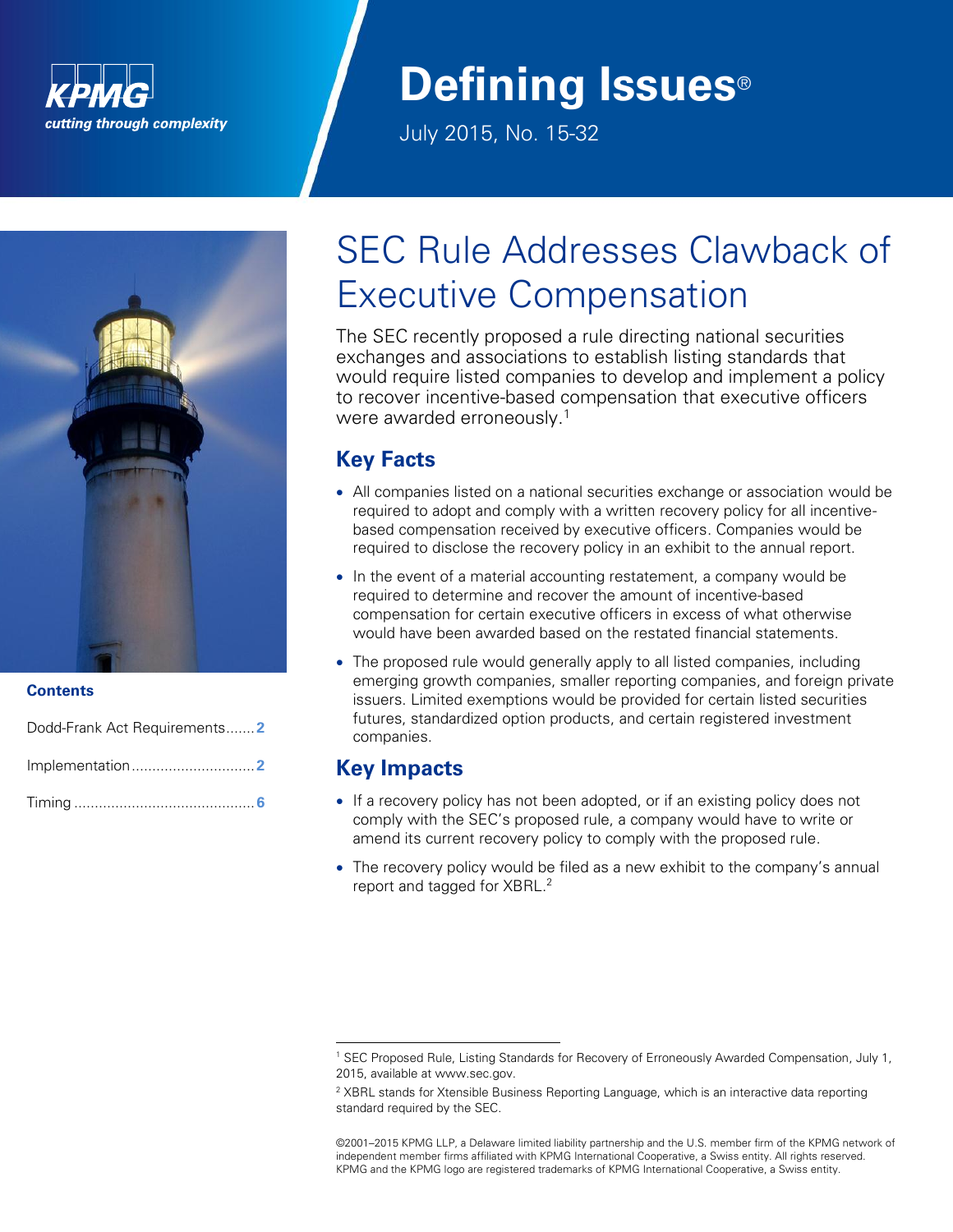## **Dodd-Frank Act Requirements**

The SEC proposed a new rule and amendments to rules and forms to implement the provisions of Section 954 of the Dodd-Frank Act. <sup>3</sup> Section 954 added Section 10D to the Securities Exchange Act of 1934. It also requires the SEC to adopt rules directing the national securities exchanges and national securities associations to prohibit the listing of companies that do not comply with Section 10D(b). This section requires companies to develop and implement a policy providing:

(1) For the disclosure of the company's policy on incentive-based compensation that is based on financial information required to be reported under the securities laws; and

(2) That, in the event that the company is required to prepare an accounting restatement due to the material noncompliance with any financial reporting requirement under securities laws, the company will recover incentive-based compensation (including stock options) in excess of what should have been paid under the accounting restatement during the preceding three fiscal years.

## **Implementation**

The proposed rule would apply to a broader group of executive officers than named executive officers for which compensation information is disclosed under Item 401 of Regulation S-K. Current and former executives, as defined in the proposed rule, would consist of the positions listed below.



 $\overline{a}$ <sup>3</sup> Dodd-Frank Wall Street Reform and Consumer Protection Act.

<sup>©2001</sup>–2015 KPMG LLP, a Delaware limited liability partnership and the U.S. member firm of the KPMG network of independent member firms affiliated with KPMG International Cooperative, a Swiss entity. All rights reserved. KPMG and the KPMG logo are registered trademarks of KPMG International Cooperative, a Swiss entity.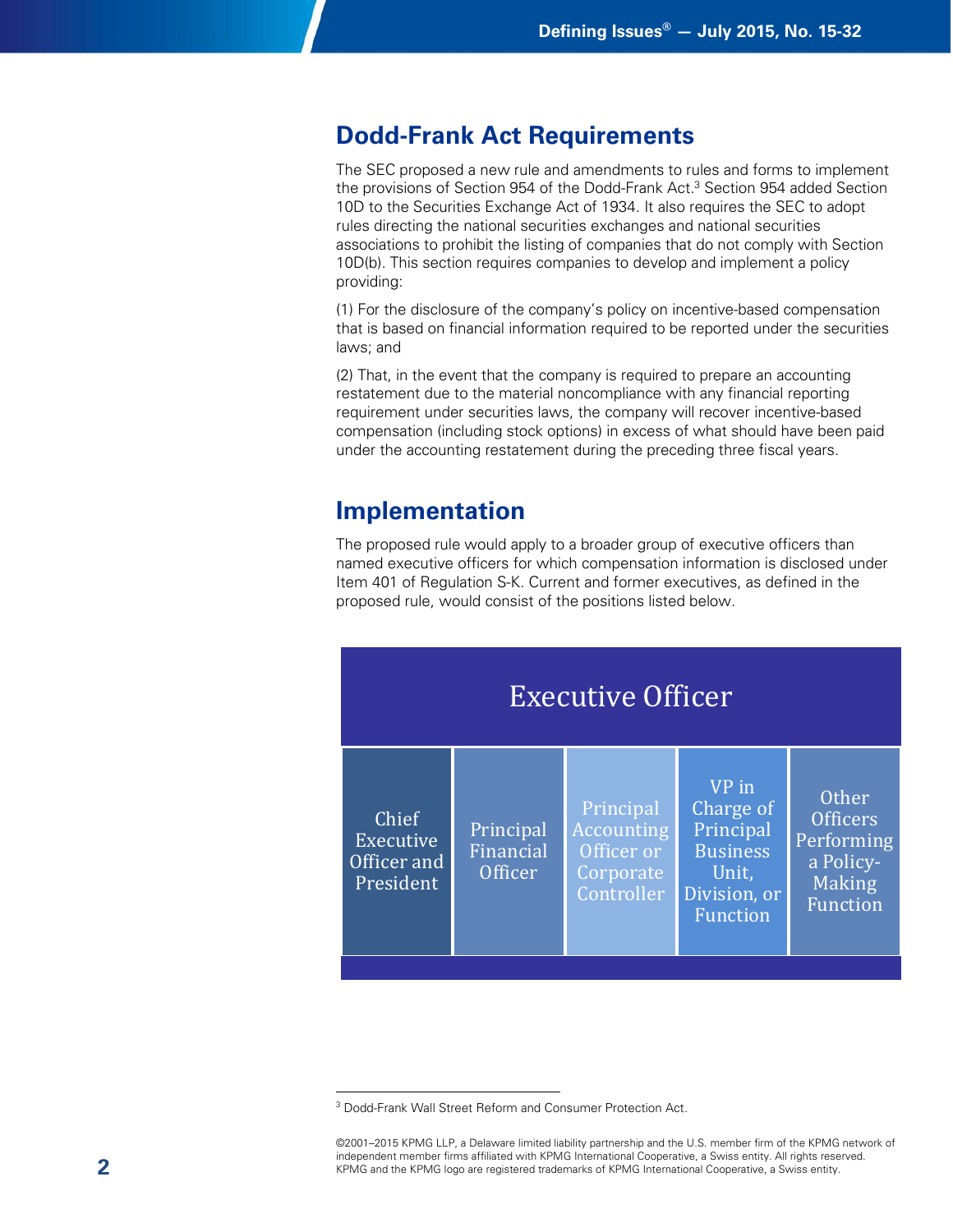#### **Incentive-Based Compensation**

Incentive-based compensation is any compensation that is granted, earned, or vested based wholly or in part on the attainment of a financial reporting measure.

Incentive-based compensation subject to the SEC's proposed rule may be in the form of cash, bonuses paid from a bonus pool, equity awards that are granted or become vested based on satisfying a financial reporting measure performance goal, and proceeds from the sale of shares granted or vested based on satisfying a financial reporting measure performance goal. Salaries, discretionary bonuses, or bonuses paid upon satisfaction of subjective standards or operational measures (e.g., opening a certain number of stores, increase in market share) are not subject to the proposed recovery rules.

#### *Financial Reporting Measure*

A financial reporting measure is a measure taken directly from or derived from the financial statements or a performance measure based on stock price or total shareholder return. Examples of financial reporting measures would include, but not be limited to, the following items.

#### **Financial Statement Measures**

- Revenues
- Net income
- Operating income
- Profitability of one or more reportable segments
- Financial ratios (e.g., accounts receivable turnover and inventory turnover rates)
- Net assets or net asset value per share
- EBITDA
- Funds from operations and adjusted funds from operations
- Liquidity measures (e.g., working capital, operating cash flow)
- Tax basis income
- Return measures (e.g., return on invested capital, return on assets)
- **Earnings measures (e.g.,** earnings per share)
- Sales per square foot or same store sales, where sales are subject to an accounting restatement
- Revenue per user, or average revenue per user, where revenue is subject to an accounting restatement
- Cost per employee, where cost is subject to an accounting restatement
- Any financial reporting measures relative to a peer group, where the company's financial reporting measure is subject to an accounting restatement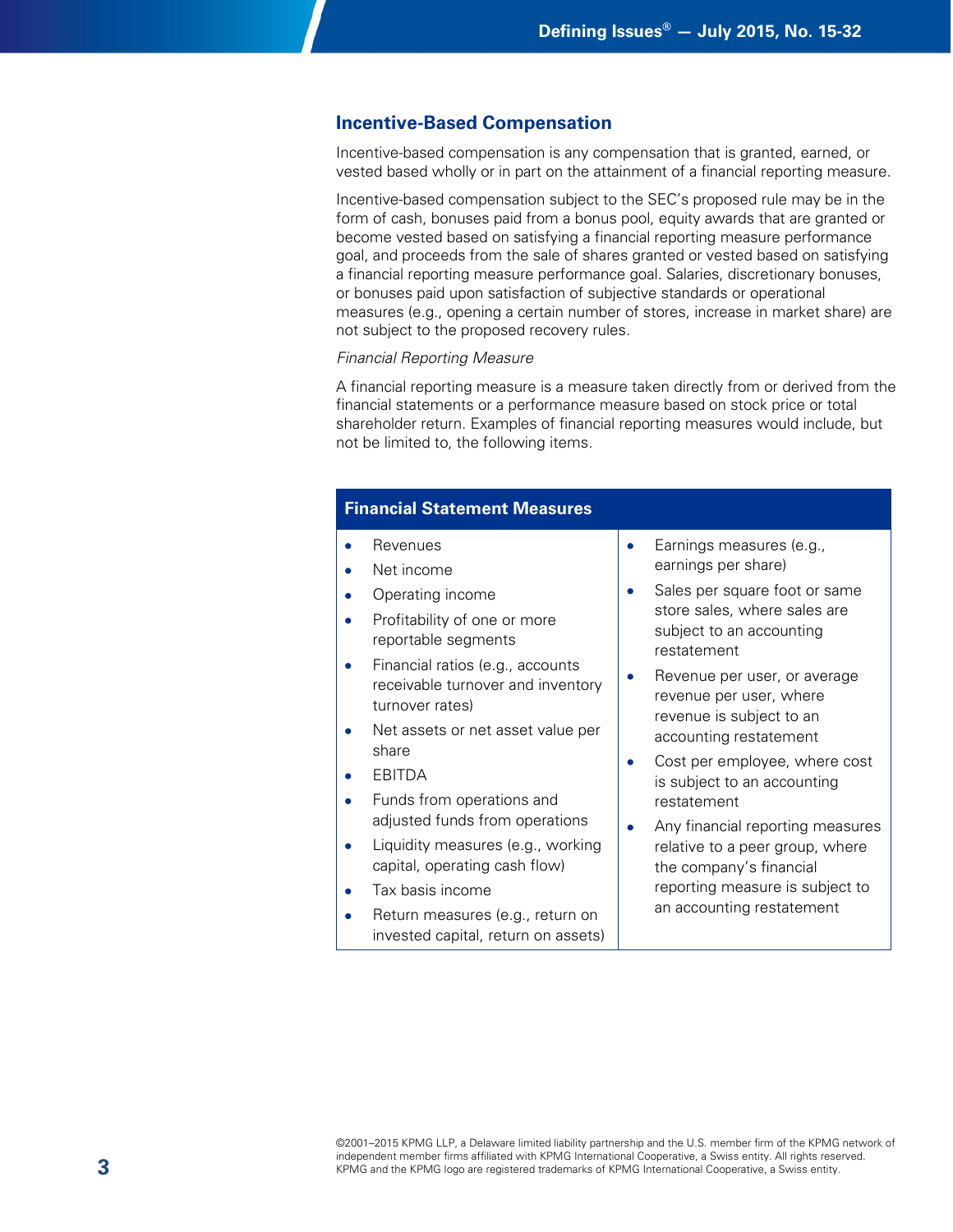

Fault is not required to be established in order to recover excess incentive compensation from executive officers.

#### **Material Accounting Restatement**

The proposed rule would require that a restatement to correct a material error to previously issued financial statements would trigger the company's recovery policy. In the SEC's release, it does not describe any type or characteristic of an error that would be considered material because materiality is a determination that must be analyzed in the context of particular facts and circumstances. The SEC said that companies should consider whether a series of immaterial error corrections, regardless of whether they resulted in amendments to previously filed financial statements, could be considered a material error when viewed in the aggregate.

A restatement would trigger recovery regardless of the executive officers' fault. The SEC believes this would be required because Section 304 of the Sarbanes-Oxley Act of 2002 mandates recovery from certain executive officers if a company's material restatement results from misconduct and Section 10D does not include a similar provision. The SEC also believes that recovery for inadvertent errors may promote high-quality financial reporting.

Revisions to previously issued financial statements that are not error corrections do *not* trigger recovery. These revisions are generally required under GAAP and would include retrospective revision for:

- A change in accounting principle;
- Reportable segment information due to a change in the structure of a company's internal organization;
- A discontinued operation;
- A change in reporting entity, such as a reorganization of entities under common control;
- Provisional amounts in connection with a prior business combination;<sup>4</sup> and
- Stock splits.

 $\overline{a}$ 

The SEC considers the date on which a company is required to prepare an accounting restatement to be the earlier of:

- The date the company's board of directors, a committee of the board or the officer(s) concludes, or reasonably should have concluded, that its previously issued financial statements contain a material error; or
- The date a court, regulator, or other legally authorized body directs the company to restate its previously issued financial statements to correct a material error.

<sup>4</sup> The FASB issued a proposed Accounting Standard Update, *Simplifying the Accounting for Measurement-Period Adjustments*, which would eliminate the requirement to retrospectively apply adjustments to provisional amounts in connection with a prior business combination.

<sup>©2001</sup>–2015 KPMG LLP, a Delaware limited liability partnership and the U.S. member firm of the KPMG network of independent member firms affiliated with KPMG International Cooperative, a Swiss entity. All rights reserved. KPMG and the KPMG logo are registered trademarks of KPMG International Cooperative, a Swiss entity.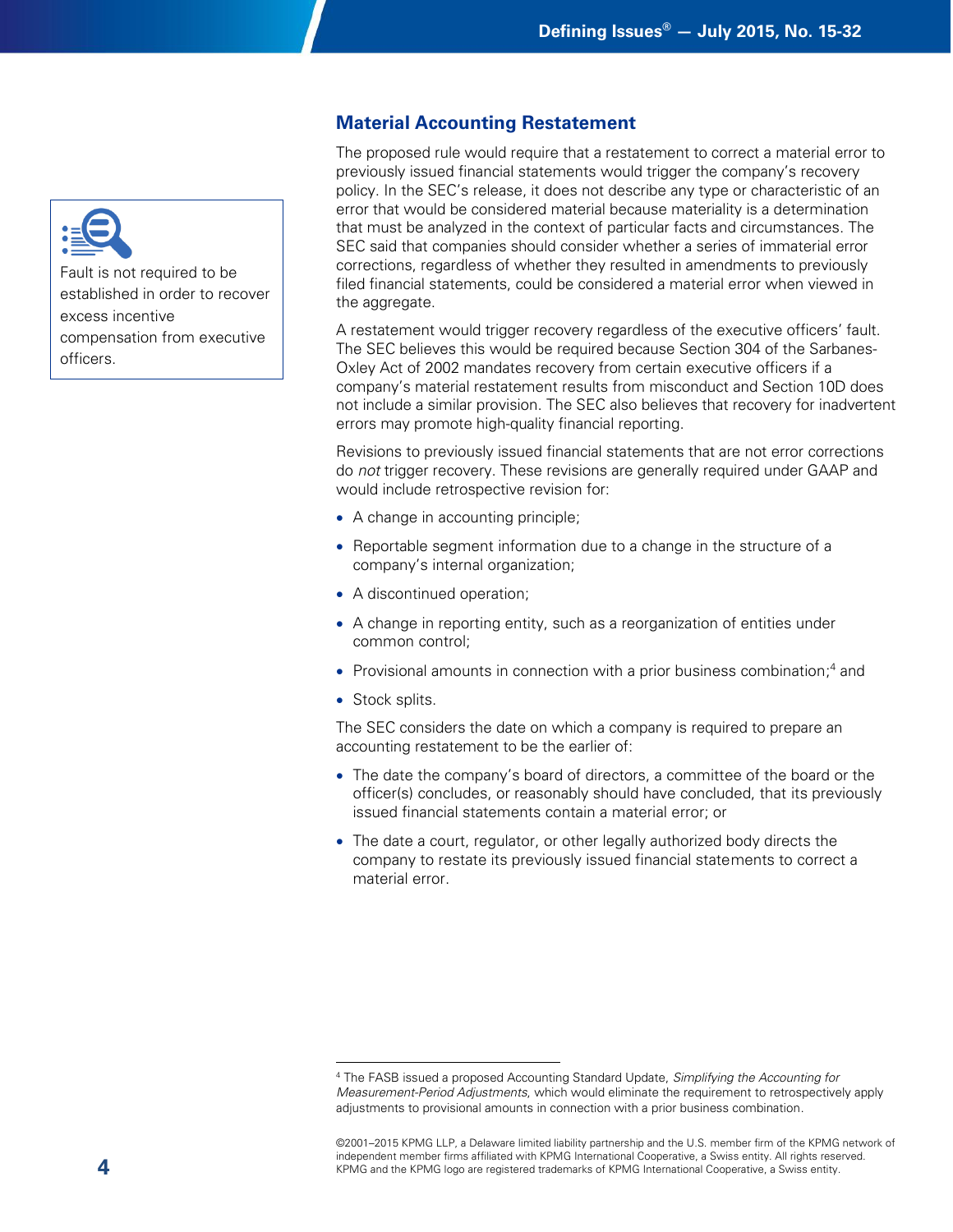

In some cases, a company may be required to estimate what its stock price or total shareholder return would have been had the restated financial statements originally been published.

#### **Look-back Period**

The three-year look-back period for applying the recovery policy would be the three completed fiscal years immediately preceding the date the company is required to prepare an accounting restatement. The SEC proposes that incentivebased compensation would be deemed received for purposes of triggering the recovery policy in the fiscal period during which the financial reporting measure specified in the incentive-based compensation award is attained. This would occur even if the payment or grant occurs after the end of that period.

#### **Recoverable Amount**

The incentive-based compensation awarded erroneously would be determined by recalculating the applicable financial reporting measure and the amount of incentive-based compensation using the restated numbers. The company would be required to recover from the executive officers the excess amount of incentive compensation that was paid based on erroneous data, before personal income taxes.

For incentive-based compensation based on stock price or total shareholder return, the recovery amount would not be subject to a mathematical calculation. Companies would be required to reasonably estimate the effect of the accounting restatement on the applicable measure. The SEC said that companies may need to engage in complex analyses that require significant technical expertise. This specialized knowledge may involve substantial exercise of judgment to determine the stock price impact of a material misstatement.

Companies would not have to pursue recovery if it would be impracticable, which is generally based on third-party cost to enforce the policy or violation of homecountry law. The determination that recovery is impracticable must be made by the committee of independent directors responsible for executive compensation after collection attempts have been made. The company may not settle for an amount less than the full amount calculated under its policy, or indemnify any current or former executive officer against the loss of erroneously awarded compensation.

#### **Required Disclosures**

Listed companies would be required to file their written recovery policies as an exhibit to their annual reports. The disclosure would be tagged using XBRL.

In the event that a material accounting restatement triggers recovery, the company would be required to disclose details in its annual report about how the recovery amount was determined and to whom it relates. If the company did not pursue recovery, it would also disclose the reason.

#### **Foreign Issuers and Investment Companies**

The SEC proposes to revise Forms 20-F and 40-F for foreign companies and Form N-CSR for investment companies to facilitate the new disclosures.